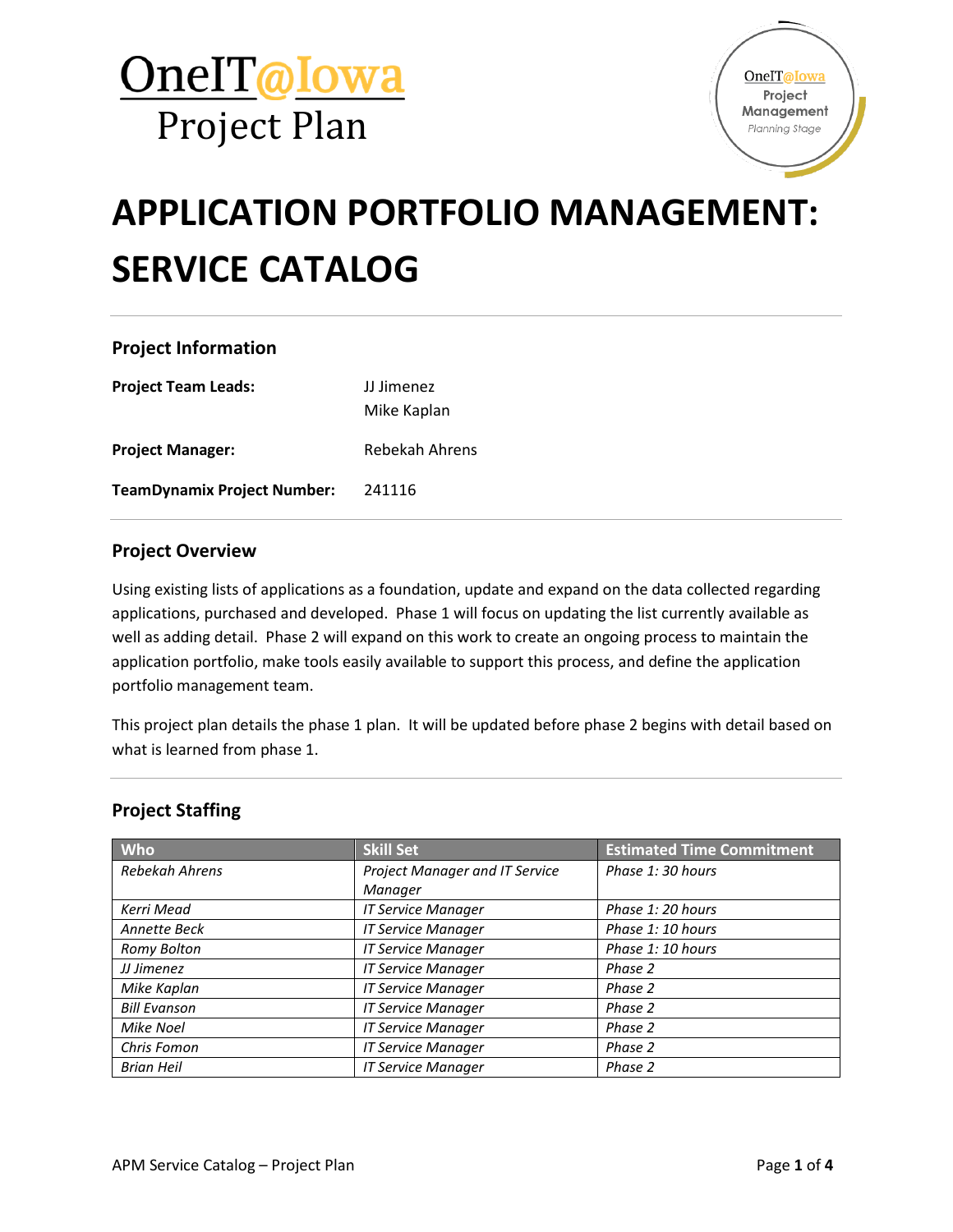# OneIT@Iowa Project Plan

OneIT@Iowa Project Management Planning Stage

## **Project Schedule**

#### *Phase 1*

June

- Get full list of everything distributed units reported
- Update taxonomy

#### July

Refine distributed unit lists and adjust to taxonomy

#### August

• Review with steering committee

#### September

- Send distributed unit lists to units to be updated
- Assess findings from information reported back

#### *Phase 2*

Planning will begin after Phase 1 is complete.

### **Project Budget**

Phase 1: 70 hours staff time

### **Change Control Plan**

Substantial changes to project scope will be brought to the OneIT Steering Committee for evaluation and resolution. This includes additional detail when phase 2 is planned.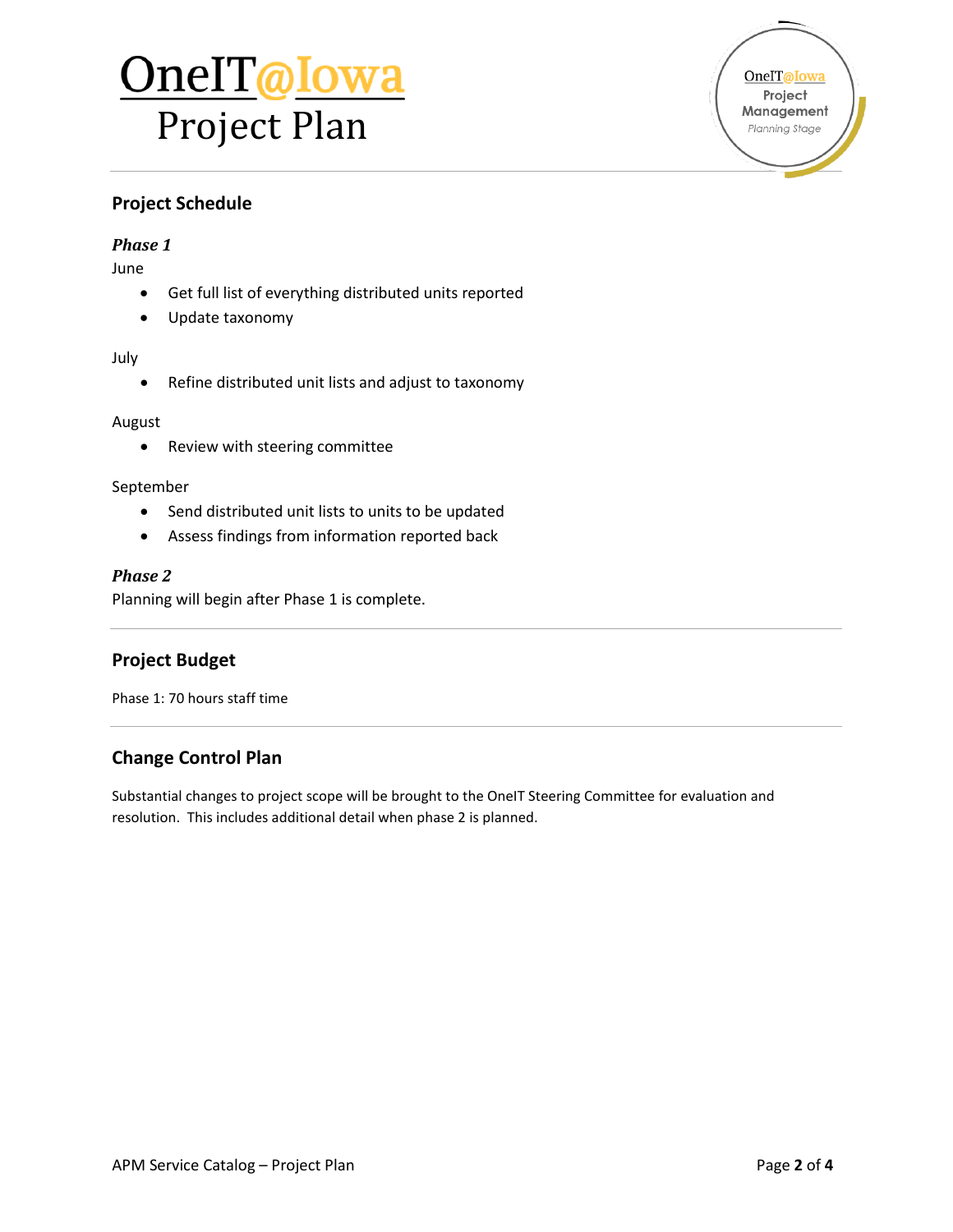# OneIT@Iowa Project Plan

## **Communications Plan**

For phase 1 of this project, communication will be light. We will focus on communicating with the steering committee and org IT leaders to update their content. We anticipate a larger communication plan for phase 2 of the project.

| <b>Target Audience</b>              | <b>Primary</b>         | <b>Communication</b>         | <b>Frequency</b>    | <b>Purpose/Description of</b> | Author/Ow         |
|-------------------------------------|------------------------|------------------------------|---------------------|-------------------------------|-------------------|
|                                     | <b>Contact</b>         | <b>Mechanism</b>             |                     | <b>Communication</b>          | ner               |
| <b>OneIT Steering</b>               | Program                | Email, meeting               | Monthly, ad         | Updates on project, feedback  |                   |
| <b>Committee</b>                    | Office                 | discussion                   | hoc as needed       |                               |                   |
| <b>Project Team</b>                 | N/A                    |                              |                     |                               |                   |
| <b>OneIT Leaders</b>                | Program<br>Office      | Email, meeting<br>discussion | ad hoc as<br>needed | Request data collection       | Rebekah<br>Ahrens |
| <b>ITADmin</b>                      | Jessica Church         |                              |                     |                               |                   |
| Community                           |                        |                              |                     |                               |                   |
| <b>Web Community</b>                | <b>Mark Ahrens</b>     |                              |                     |                               |                   |
| <b>IDUG</b>                         | Brenda Ulin            |                              |                     |                               |                   |
| <b>SCIT</b>                         | Annette Beck           |                              |                     |                               |                   |
| <b>App Dev</b>                      | Valerij<br>Petrulevich |                              |                     |                               |                   |
| <b>ATAC</b>                         | Maggie Jessie          |                              |                     |                               |                   |
| <b>ITAC</b>                         | Lynette<br>Racevskis   |                              |                     |                               |                   |
| <b>Advisory</b><br><b>Committee</b> | N/A                    |                              |                     |                               |                   |
| <b>IT Leaders Program</b>           | Jen Steil              |                              |                     |                               |                   |

## **Change Control Plan**

Substantial changes to project scope will be brought to the OneIT Steering Committee for evaluation and resolution. Minor changes will be handled by project leadership. The project manager and leadership will determine the scale of changes.